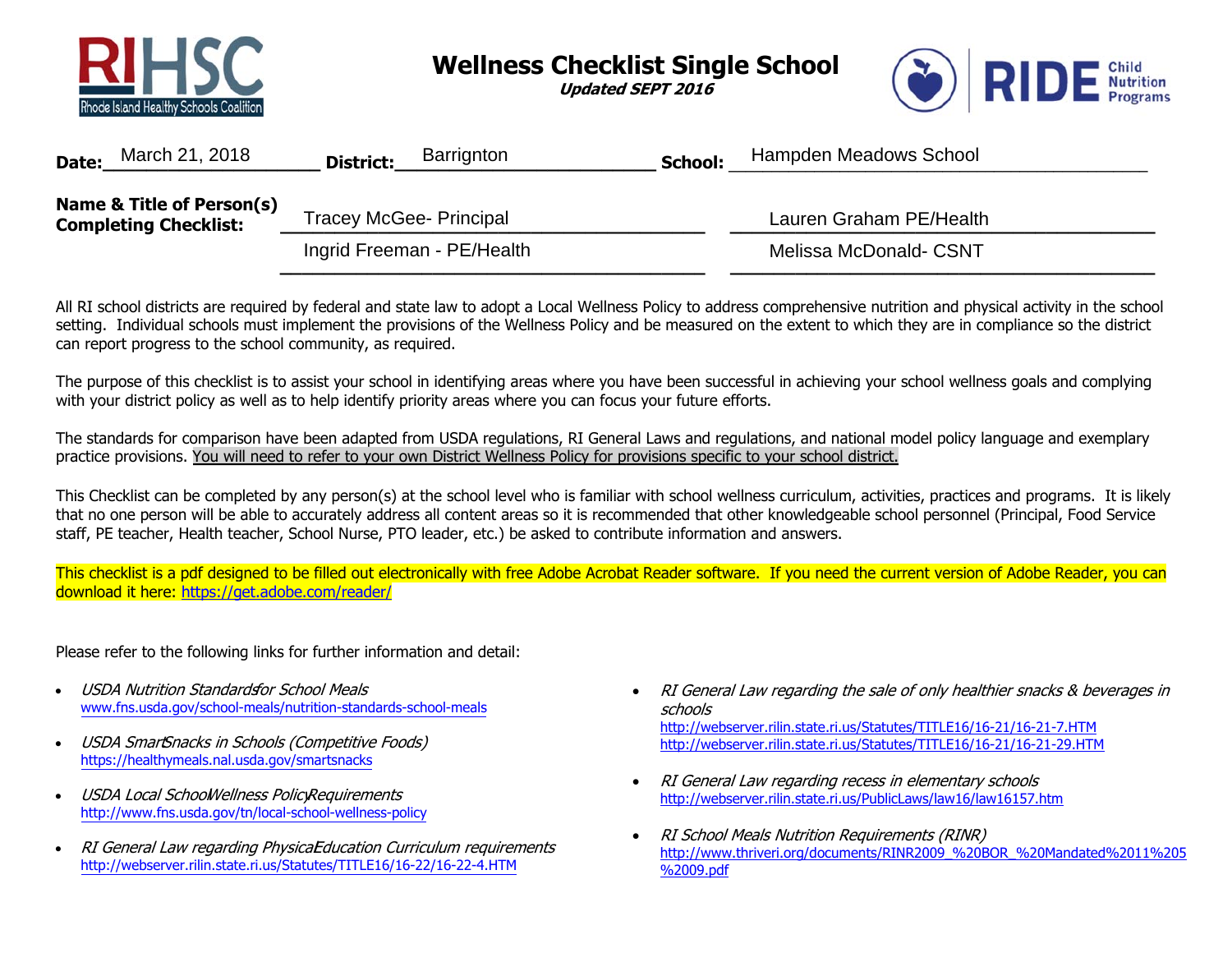*updated August 2016*

**Measurement Codes: ES** = Exceeds Standard **MS** = Meets Standard **NI** = Needs Improvement **N/A** = Not Applicable

**SCHOOL:** 

Hampden Meadows School

|    | <b>Standard</b>                                                                                                                                                                                                               | <b>Measurement</b> |           |           |     |                                                                        |
|----|-------------------------------------------------------------------------------------------------------------------------------------------------------------------------------------------------------------------------------|--------------------|-----------|-----------|-----|------------------------------------------------------------------------|
|    | A. Communication                                                                                                                                                                                                              | <b>ES</b>          | <b>MS</b> | <b>NI</b> | N/A | <b>Notes</b>                                                           |
| 1  | District administration and/or district Wellness Committee<br>regularly communicates with this school about the contents of the<br><b>Wellness Policy.</b>                                                                    |                    |           |           |     | Published meeting notes<br>School nurse sends updates to staff monthly |
| 2  | Principal regularly communicates with this school's staff about the<br>content and implementation of the Wellness Policy and school-<br>based wellness initiatives (for example, at staff orientations and<br>meetings).      |                    |           |           |     | Multiple times yearly                                                  |
| lз | This school regularly shares information and solicits input on the<br>provisions of the Wellness Policy and school wellness initiatives<br>with students/parents/guardians.                                                   |                    |           |           |     | Multiple times yearly though handbook and newsletters                  |
| 14 | This school has representation on the district Wellness Committee.                                                                                                                                                            |                    |           |           |     | 2 members- one LICSW and one CSNT                                      |
| 5  | This school provides an annual report of wellness activities,<br>successes and challenges to the district wellness committee.                                                                                                 |                    |           |           |     |                                                                        |
|    | B. Foods/Beverages in the Cafeteria                                                                                                                                                                                           | <b>ES</b>          | <b>MS</b> | <b>NI</b> | N/A | <b>Notes</b>                                                           |
|    | <b>Environment</b>                                                                                                                                                                                                            |                    |           |           |     |                                                                        |
| 6  | The cafeteria has a pleasant and inviting environment.                                                                                                                                                                        |                    |           |           |     | Cafeteria is a shared space with the gymnasium                         |
| 7  | Students are given adequate time at breakfast and lunch to<br>purchase and eat food (ideally, minimum 10 minutes for breakfast<br>and 20 minutes for lunch after seated).                                                     |                    |           |           |     | Grab and go breakfast                                                  |
| l8 | Healthy food choices are promoted to students; the marketing of<br>foods/beverages that do not meet USDA Smart Snacks in Schools<br>standards and RI state law is prohibited during the school day.*                          |                    |           |           |     |                                                                        |
|    | <b>Meal Programs</b>                                                                                                                                                                                                          |                    |           |           |     |                                                                        |
| 19 | The School Breakfast, Lunch and After-School Snacks Programs, at<br>a minimum, comply with the current USDA Nutrition Standards for<br>Federal Meals Programs and with the RI School Meals Nutrition<br>Requirements (RINR).* |                    |           |           |     |                                                                        |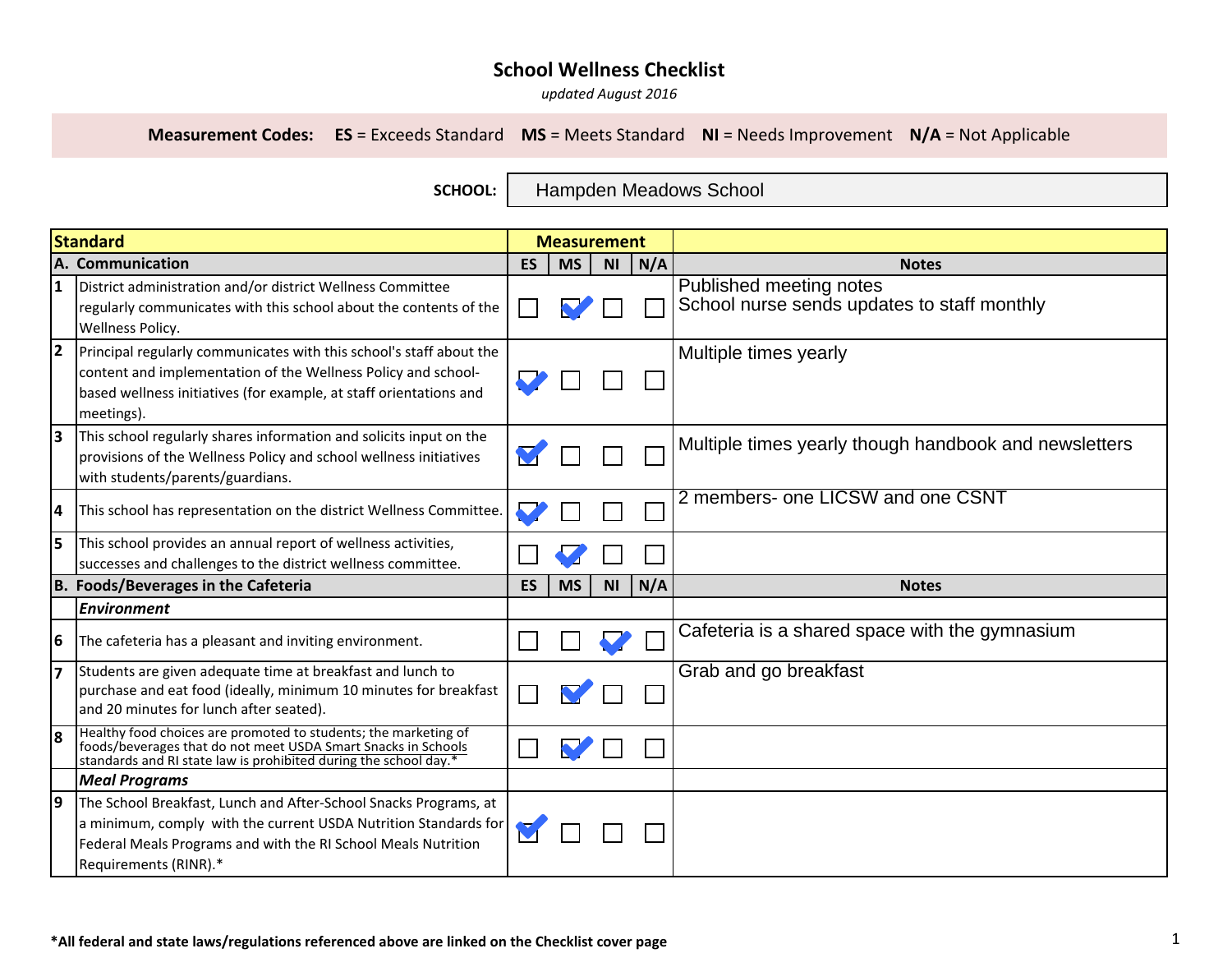*updated August 2016*

| B. Foods/Beverages in the Cafeteria (cont.)                                                                                                                                                                                                                                                                                                                                                                                                                                                                                                                                                                                                | <b>ES</b> | <b>MS</b> | N <sub>l</sub> | N/A | <b>Notes</b>                                             |
|--------------------------------------------------------------------------------------------------------------------------------------------------------------------------------------------------------------------------------------------------------------------------------------------------------------------------------------------------------------------------------------------------------------------------------------------------------------------------------------------------------------------------------------------------------------------------------------------------------------------------------------------|-----------|-----------|----------------|-----|----------------------------------------------------------|
| 10 The meal programs utilize locally sourced RI farm products<br>whenever possible.                                                                                                                                                                                                                                                                                                                                                                                                                                                                                                                                                        |           |           |                |     | Local foods are purchased throughout the school year     |
| 11 School kitchen facilities are upgraded as needed to support the<br>preparation and storage of freshly prepared food.                                                                                                                                                                                                                                                                                                                                                                                                                                                                                                                    |           |           |                |     | No kitchen- full satellite operation                     |
| 12 Food service workers are provided nutrition education, training<br>and support for the preparation of made-from-scratch meals and<br>the promotion of healthier eating.                                                                                                                                                                                                                                                                                                                                                                                                                                                                 |           |           |                |     | Associates meet USDA professional standards for training |
| 13 Nutrition information for school meals is available to<br>students/parents/guardians.                                                                                                                                                                                                                                                                                                                                                                                                                                                                                                                                                   |           |           |                |     | www.barringtonschools.nutrislice.com                     |
| 14 Students/parents/guardians can provide feedback and give input<br>on menus and participate in the promotion of healthful options.                                                                                                                                                                                                                                                                                                                                                                                                                                                                                                       |           |           |                |     | milk, fruit, vegetable choices offered a-la-carte        |
| A la carte Beverages and Snacks                                                                                                                                                                                                                                                                                                                                                                                                                                                                                                                                                                                                            |           |           |                |     |                                                          |
| 15 The food service program is in compliance with USDA Smart Snacks<br>in School standards and RI state law for the sale of only healthier a<br>la carte beverages and snacks before, during and one hour after<br>the school day .* (Beverage choices are limited to water,<br>carbonated water flavored or sweetened with 100% fruit juice,<br>100% fruit juice, nonfat or 1% non-flavored or flavored milks, and<br>fortified soy beverages. Snack choices are mostly fruits,<br>vegetables, and whole grain items that are low in fat, sugar and<br>sodium.)<br>16 Students are provided access to free, safe and fresh drinking water |           |           |                |     |                                                          |
| during meal service (and ideally throughout the day).<br>C. Foods/Beverages Outside the Cafeteria                                                                                                                                                                                                                                                                                                                                                                                                                                                                                                                                          | ES        | <b>MS</b> | <b>NI</b>      | N/A | <b>Notes</b>                                             |
| <b>Vending Machines</b>                                                                                                                                                                                                                                                                                                                                                                                                                                                                                                                                                                                                                    |           |           |                |     |                                                          |
| 17 Vending machines in this school are in compliance with USDA<br>Smart Snacks in School standards and RI state law for the sale of<br>only healthier beverages and snacks before, during and one hour<br>after the school day .* (Beverage choices are limited to water,<br>carbonated water flavored or sweetened with 100% fruit juice,<br>100% fruit juice, nonfat or 1% non-flavored or flavored milks, and<br>fortified soy beverages. Snack choices are mostly fruits,<br>vegetables, and whole grain items that are low in fat, sugar and<br>sodium.)                                                                              |           |           |                |     | no vending                                               |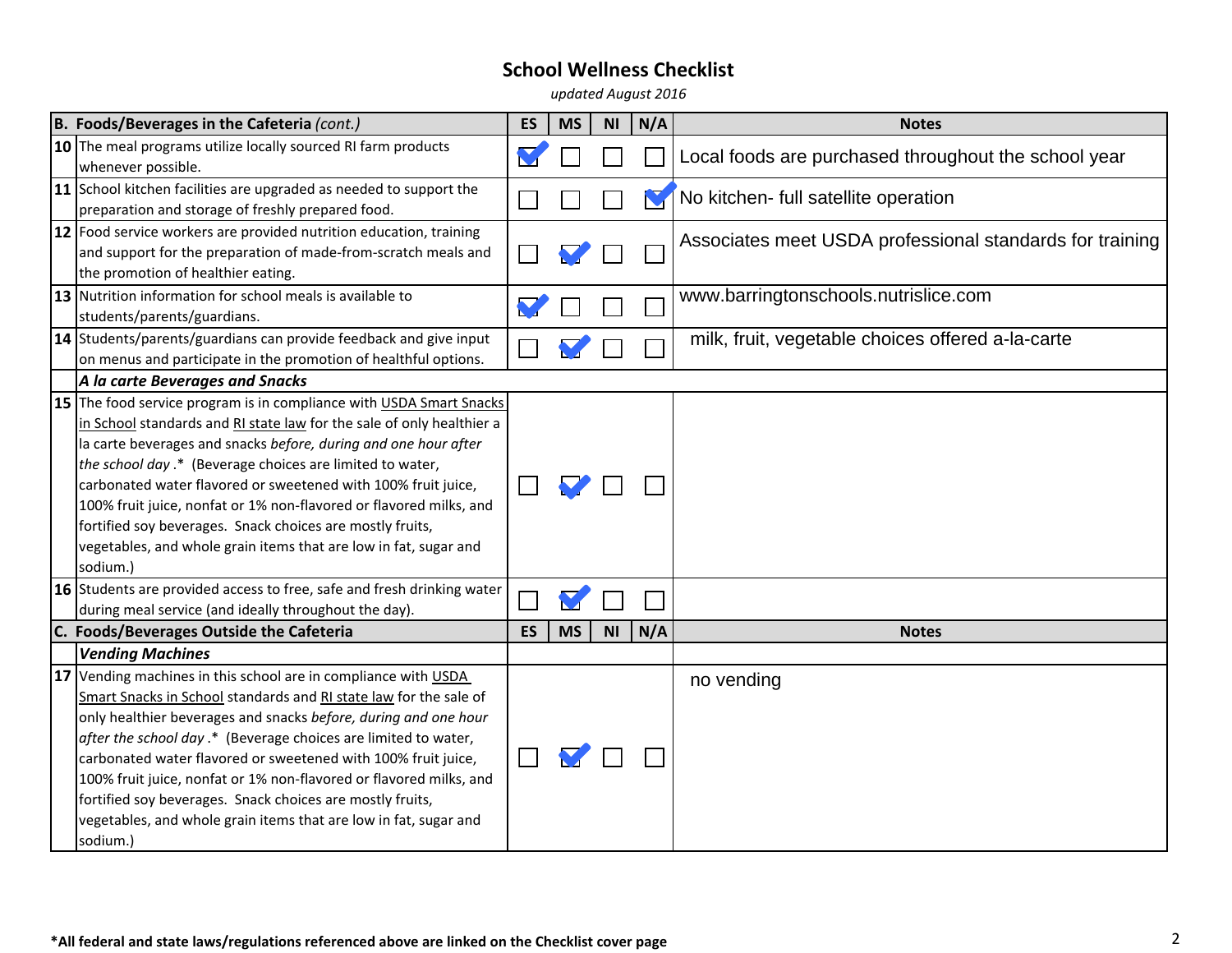*updated August 2016*

| C. Foods/Beverages Outside the Cafeteria (cont.)                                                                                                                                                                                                                                                                                                                                                                                                                                                                                                             | <b>ES</b>            | <b>MS</b> | <b>NI</b>      | N/A | <b>Notes</b>                                                                                   |
|--------------------------------------------------------------------------------------------------------------------------------------------------------------------------------------------------------------------------------------------------------------------------------------------------------------------------------------------------------------------------------------------------------------------------------------------------------------------------------------------------------------------------------------------------------------|----------------------|-----------|----------------|-----|------------------------------------------------------------------------------------------------|
| <b>School Store</b>                                                                                                                                                                                                                                                                                                                                                                                                                                                                                                                                          |                      |           |                |     |                                                                                                |
| 18 The school store sells only non-food items or sells beverages<br>and/or snacks that comply with USDA Smart Snacks in School<br>standards and RI state law for the sale of only healthier beverages<br>and snacks before, during and one hour after the school day.*<br>(Beverage choices are limited to water, carbonated water flavored<br>or sweetened with 100% fruit juice, 100% fruit juice, nonfat or 1%<br>non-flavored or flavored milks, and fortified soy beverages. Snack<br>choices are mostly fruits, vegetables, and whole grain items that | M                    |           |                |     | Only non-food items sold                                                                       |
| are low in fat, sugar and sodium.)                                                                                                                                                                                                                                                                                                                                                                                                                                                                                                                           |                      |           |                |     |                                                                                                |
| <b>School/Classroom Celebrations and Events</b><br>19 Celebrations and events (birthdays, holidays, potlucks, etc.)<br>comply with the district Wellness Policy. Ideally, they do not<br>include food (or only items that meet the USDA Smart Snacks in<br>Schools standards and RI state law) or are only allowed to include<br>food on limited occasions as part of a curriculum-related activity.                                                                                                                                                         |                      |           |                |     | NON FOOD clebrations preferred, any food<br>celebrations must be purchased through Chartwell's |
| 20 Parents/guardians are notified of any celebration or event where<br>food will be served and given the option to decline their child's<br>participation.                                                                                                                                                                                                                                                                                                                                                                                                   | $\blacktriangledown$ |           |                |     | Non-food celebrations                                                                          |
| 21 Ingredient lists for any foods/beverages served as a part of a<br>school celebration or event are available upon request due to food<br>allergy/sensitivity concerns.                                                                                                                                                                                                                                                                                                                                                                                     | $\blacktriangle$     |           |                |     | Upon request                                                                                   |
| <b>After-School Programs</b>                                                                                                                                                                                                                                                                                                                                                                                                                                                                                                                                 |                      |           |                |     |                                                                                                |
| 22 All beverages and snacks provided by school employees or<br>representatives of outside organizations operating on school<br>premises comply with the district Wellness Policy.                                                                                                                                                                                                                                                                                                                                                                            |                      |           |                |     | PTO (outside of school day) offers Food Trucks<br>for one event                                |
| <b>Concessions</b>                                                                                                                                                                                                                                                                                                                                                                                                                                                                                                                                           |                      |           |                |     |                                                                                                |
| 23 Food concessions available for sale after the school day on school<br>grounds comply with the district Wellness Policy. (Ideally, healthy<br>items are featured and high sugar, high fat and/or high calorie<br>items are limited.)                                                                                                                                                                                                                                                                                                                       |                      |           |                |     |                                                                                                |
| D. Fundraising                                                                                                                                                                                                                                                                                                                                                                                                                                                                                                                                               | <b>ES</b>            | <b>MS</b> | N <sub>1</sub> | N/A | <b>Notes</b>                                                                                   |
| Applies to all school fundraising activities (including, but not limited to, PTA/PTO/PTG, student clubs and sports, and principal/staff fundraisers)                                                                                                                                                                                                                                                                                                                                                                                                         |                      |           |                |     |                                                                                                |
| 24 Everyone conducting fundraising activities is aware of the USDA<br>Smart Snacks in School standards, RI state law for the sale of only<br>healthier beverages and snacks, and the district Wellness Policy.*                                                                                                                                                                                                                                                                                                                                              |                      |           |                |     |                                                                                                |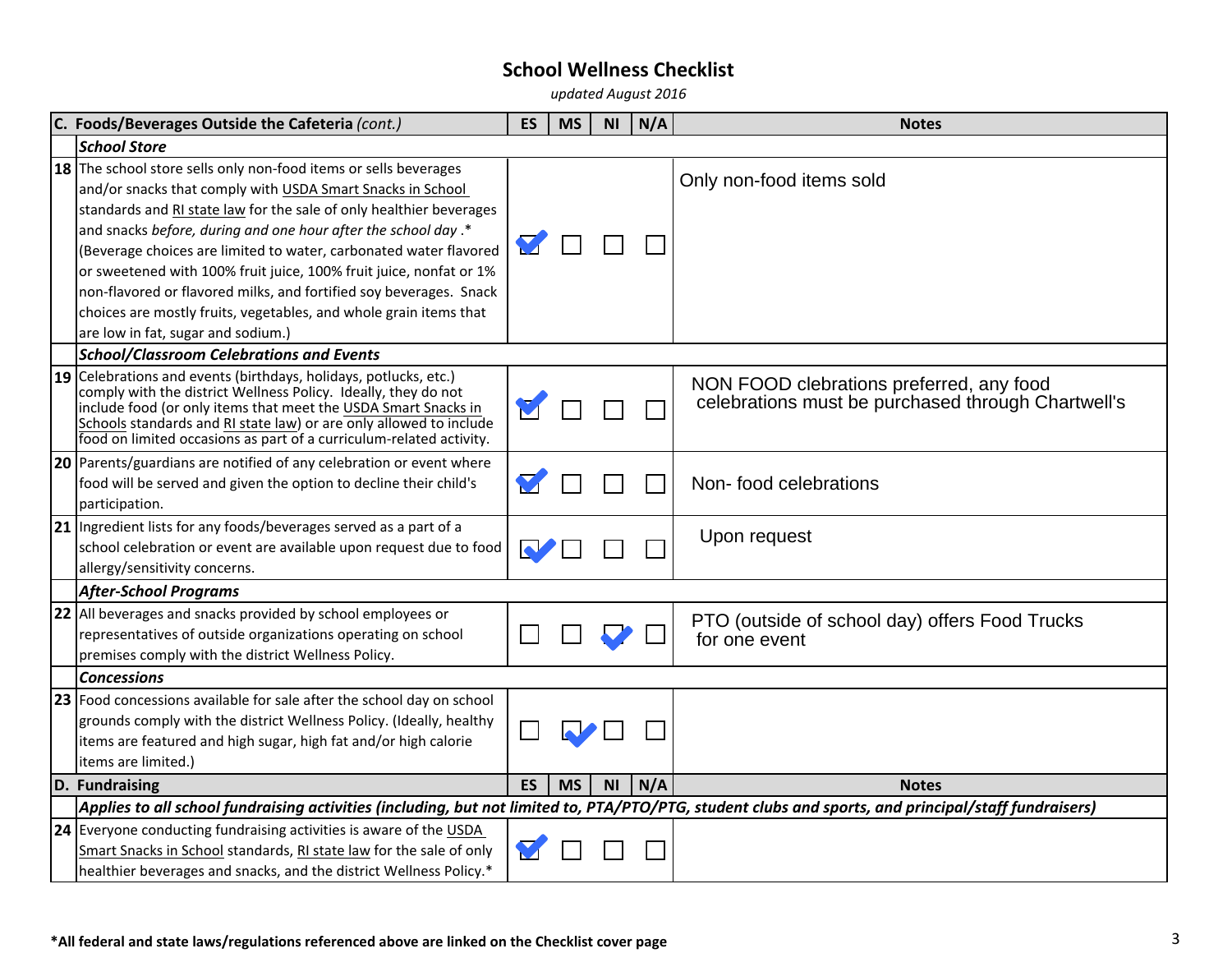*updated August 2016*

|    | D. Fundraising (cont.)                                                                                                                                                                                                                                                                                                                                                                                                                                                                                                                                            | <b>ES</b> | <b>MS</b> | <b>NI</b> | N/A | <b>Notes</b>                                          |
|----|-------------------------------------------------------------------------------------------------------------------------------------------------------------------------------------------------------------------------------------------------------------------------------------------------------------------------------------------------------------------------------------------------------------------------------------------------------------------------------------------------------------------------------------------------------------------|-----------|-----------|-----------|-----|-------------------------------------------------------|
|    | 25 Any food fundraising for sale and consumption before, during and<br>one hour after the school day complies with USDA Smart Snacks in<br>School standards and RI state law for the sale of only healthier<br>beverages and snacks.* (Beverage choices are limited to water,<br>carbonated water flavored or sweetened with 100% fruit juice,<br>100% fruit juice, nonfat or 1% non-flavored or flavored milks, and<br>fortified soy beverages. Snack choices are mostly fruits,<br>vegetables, and whole grain items that are low in fat, sugar and<br>sodium.) |           |           |           |     | No food fundraising                                   |
|    | <b>26</b> Fundraisers held outside of the school day comply with the district<br>Wellness Policy. (Ideally, non-food fundraisers are encouraged and<br>food sales featuring high sugar, high fat and/or high calorie items<br>are discouraged.)                                                                                                                                                                                                                                                                                                                   |           |           |           |     | No food fundraising                                   |
|    | 27 Fundraisers that promote physical activity are encouraged.                                                                                                                                                                                                                                                                                                                                                                                                                                                                                                     |           |           |           |     | <b>Tough Tiger</b>                                    |
| 28 | Candy fundraising, while strictly prohibited during school hours, is discouraged or prohibited outside of school hours.                                                                                                                                                                                                                                                                                                                                                                                                                                           |           |           |           |     | No food fundraising                                   |
|    | <b>E. Nutrition Education/Wellness Promotion</b>                                                                                                                                                                                                                                                                                                                                                                                                                                                                                                                  | <b>ES</b> | <b>MS</b> | <b>NI</b> | N/A | <b>Notes</b>                                          |
|    | <b>Nutrition Education</b>                                                                                                                                                                                                                                                                                                                                                                                                                                                                                                                                        |           |           |           |     |                                                       |
|    | 29 All students in this school receive yearly grade-appropriate<br>nutrition education that is interactive and teaches the skills<br>needed to adopt healthy eating behaviors.                                                                                                                                                                                                                                                                                                                                                                                    |           |           |           |     | Health curriculum 1X per week, 6 week nutrition unit. |
|    | 30 Nutrition lessons are integrated into the core curriculum, including<br>math, science and language arts.                                                                                                                                                                                                                                                                                                                                                                                                                                                       |           |           |           |     |                                                       |
|    | 31 Nutrition education is linked to the school food environment,<br>including the cafeteria.                                                                                                                                                                                                                                                                                                                                                                                                                                                                      |           |           |           |     | Monthly Simply Good promotion, Harvest of hte Month   |
|    | <b>Wellness Promotion</b>                                                                                                                                                                                                                                                                                                                                                                                                                                                                                                                                         |           |           |           |     |                                                       |
|    | 32 Marketing of foods/beverages that do not meet USDA Smart Snacks in Schools<br>and state nutrition standards is prohibited during the school day.*                                                                                                                                                                                                                                                                                                                                                                                                              |           |           |           |     |                                                       |
|    | 33 This school provides parents/guardians with educational<br>opportunities regarding nutrition, physical activity and wellness<br>promotion.                                                                                                                                                                                                                                                                                                                                                                                                                     |           |           |           |     | Nutrislice flyers, Tough TIger                        |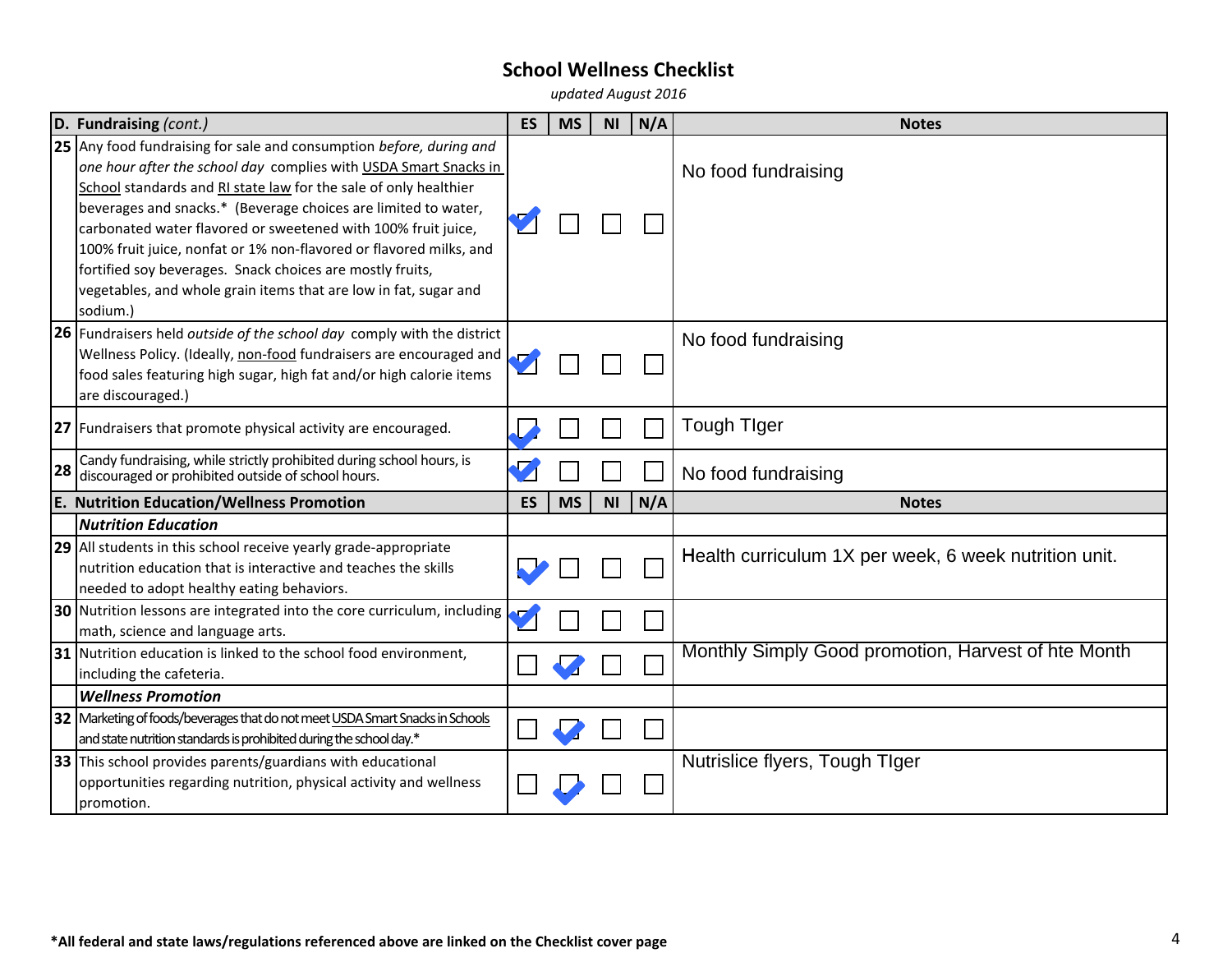*updated April 2016*

| E. Nutrition Education/Wellness Promotion (cont.)                                                                                                                                                                                                                                                                                                                                                | <b>ES</b>            | <b>MS</b> | N <sub>l</sub> | N/A | <b>Notes</b>                                                                                                         |
|--------------------------------------------------------------------------------------------------------------------------------------------------------------------------------------------------------------------------------------------------------------------------------------------------------------------------------------------------------------------------------------------------|----------------------|-----------|----------------|-----|----------------------------------------------------------------------------------------------------------------------|
| 34 The staff is encouraged to model healthy behaviors and<br>build the commitment of staff to help improve the school nutrition<br>and physical activity environment.                                                                                                                                                                                                                            |                      |           |                |     | Staff encourages movement breaks in all classrooms,<br>takes part in the Tough TIger, staff training in Recess Rocks |
| 35 The staff is afforded opportunities for wellness education,<br>including presentations and workshops, health assessments,<br>fitness activities and the distribution of educational and<br>Informational materials.                                                                                                                                                                           |                      |           |                |     |                                                                                                                      |
| <b>Student Rewards and Incentives</b>                                                                                                                                                                                                                                                                                                                                                            |                      |           |                |     |                                                                                                                      |
| 36 Student rewards and incentives support the district Wellness<br>Policy. (Ideally, food or candy is never used as a reward or<br>incentive in the classroom or elsewhere in the school<br>environment.)                                                                                                                                                                                        | $\blacktriangledown$ |           |                |     | No food rewards allowed                                                                                              |
| <b>F. Physical Education</b>                                                                                                                                                                                                                                                                                                                                                                     | <b>ES</b>            | <b>MS</b> | <b>NI</b>      | N/A | <b>Notes</b>                                                                                                         |
| 37 Every student in this school participates in Physical Education that<br>meets the RI mandated requirement of an average of 20 minutes<br>per day (100 minutes per week) for PE/Health.* (Ideally, PE classes<br>meet consistently throughout the entire school year.)                                                                                                                         |                      |           |                |     | 42 minutes PE/week<br>42 minutes Health/week                                                                         |
| 38 The Physical Education program is aligned with the RI PE<br>Framework and state standards, which provides a sequential,<br>developmentally appropriate curriculum designed, implemented<br>and evaluated to help students develop the knowledge, motor<br>skills, self-management skills, attitudes and confidence needed to<br>adopt and maintain physical activity throughout their lives.* | V                    |           |                |     | The PE curriculum is currently being revised and rewritten<br>by the K-12 PE department teachers                     |
| 39 This school provides an enjoyable and safe environment for PE<br>classes with adequate space and equipment.                                                                                                                                                                                                                                                                                   |                      |           |                |     |                                                                                                                      |
| <b>40</b> This school introduces and administers developmentally<br>appropriate health-related fitness assessments.                                                                                                                                                                                                                                                                              |                      |           |                |     | Students are pre and post tested for each unit in PE                                                                 |
| 41 All PE classes are taught by certified PE teachers who are provided<br>professional development specific to Physical Education each<br>school year.                                                                                                                                                                                                                                           |                      |           |                |     | Both PE teachers are certified PE/Health and APE.                                                                    |
| 42 This school does not allow exemptions, waivers or substitutions for<br>PE classes. All students must participate in PE unless excused by a<br>certified medical provider.                                                                                                                                                                                                                     |                      |           |                |     |                                                                                                                      |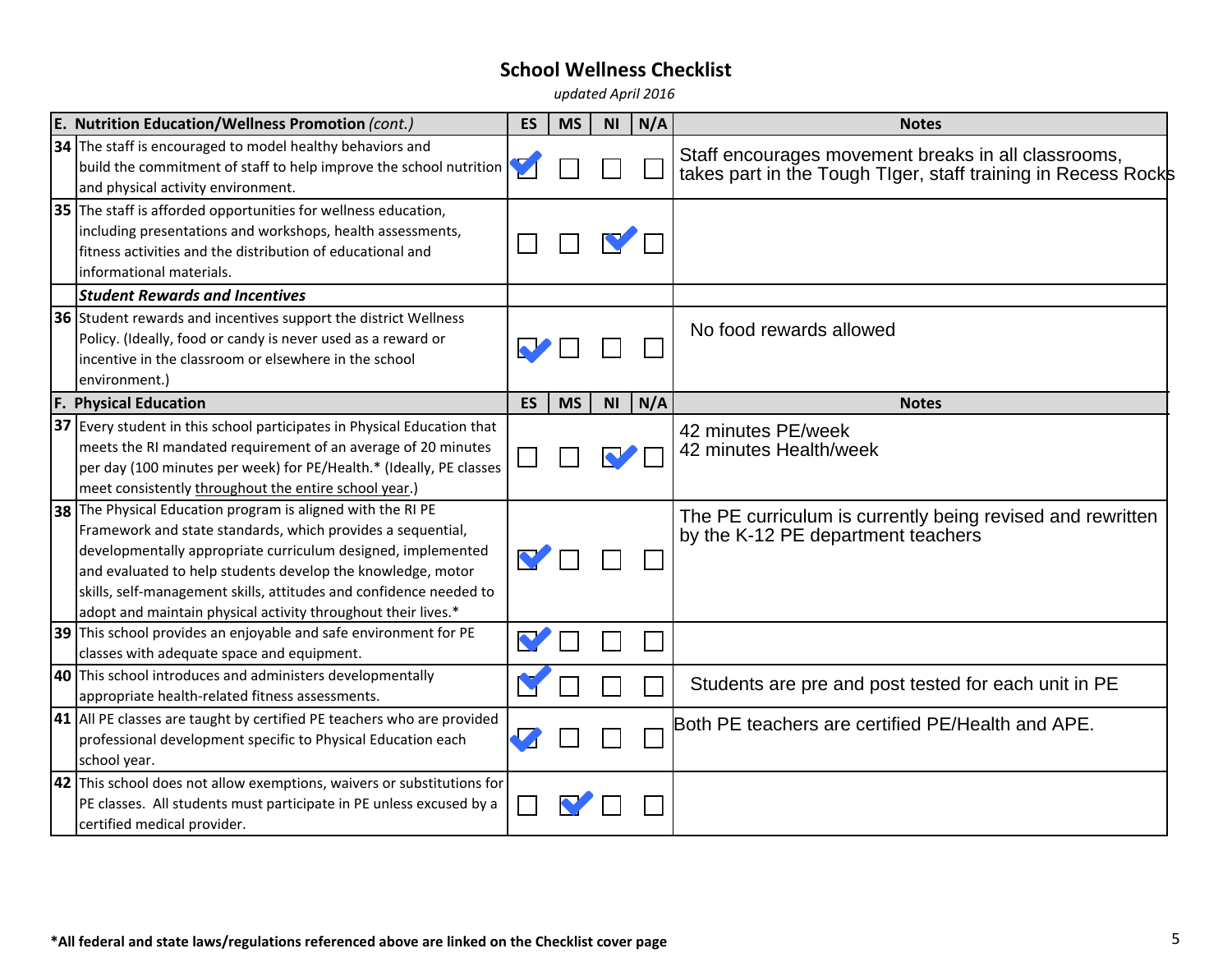*updated April 2016*

| <b>G. Physical Activity</b>                                                                                                                                                                                                                                                                                             | <b>ES</b> | <b>MS</b> | <b>NI</b> | N/A | <b>Notes</b>                                                                                               |
|-------------------------------------------------------------------------------------------------------------------------------------------------------------------------------------------------------------------------------------------------------------------------------------------------------------------------|-----------|-----------|-----------|-----|------------------------------------------------------------------------------------------------------------|
| 43 This school provides adequate, developmentally appropriate and<br>safe facilities and recreation areas for physical activity.                                                                                                                                                                                        |           |           |           |     |                                                                                                            |
| 44 All students in schools with grades K-6 receive 20 consecutive minutes<br>of daily recess as required by RI state law. Good faith efforts are made<br>not to withhold recess for punitive reasons.* (Ideally, recess is before<br>lunch and provisions are made for active play when indoor recess is<br>necessary.) |           |           |           |     | 30 consecutive minutes, one grade before lunch<br>and one grade after lunch<br>Indoor recess is not active |
| 45 Physical activity, including recess, is not used or withheld for<br>punitive or academic reasons.                                                                                                                                                                                                                    |           |           |           |     | <b>NEVER</b>                                                                                               |
| <b>46</b> Physical activity breaks are utilized during classroom time. (Ideally,<br>staff training is provided.)                                                                                                                                                                                                        |           |           |           |     | Go Noodle, Yoga, Movement breaks                                                                           |
| 47 This school provides and/or collaborates with qualified<br>professionals or community organizations to provide a range of<br>organized before/after school physical activity opportunities for all<br>students (i.e. club, intramural, interscholastic).                                                             |           |           |           |     | Enrichment                                                                                                 |
| 48 School spaces and facilities are available to students, staff and<br>community members, agencies and organizations outside of the<br>school day to encourage physical activity.                                                                                                                                      |           |           |           |     | Via facilities usage form requests                                                                         |
|                                                                                                                                                                                                                                                                                                                         | 0         |           |           | 0   | Total should equal 48 standards<br>$=$                                                                     |